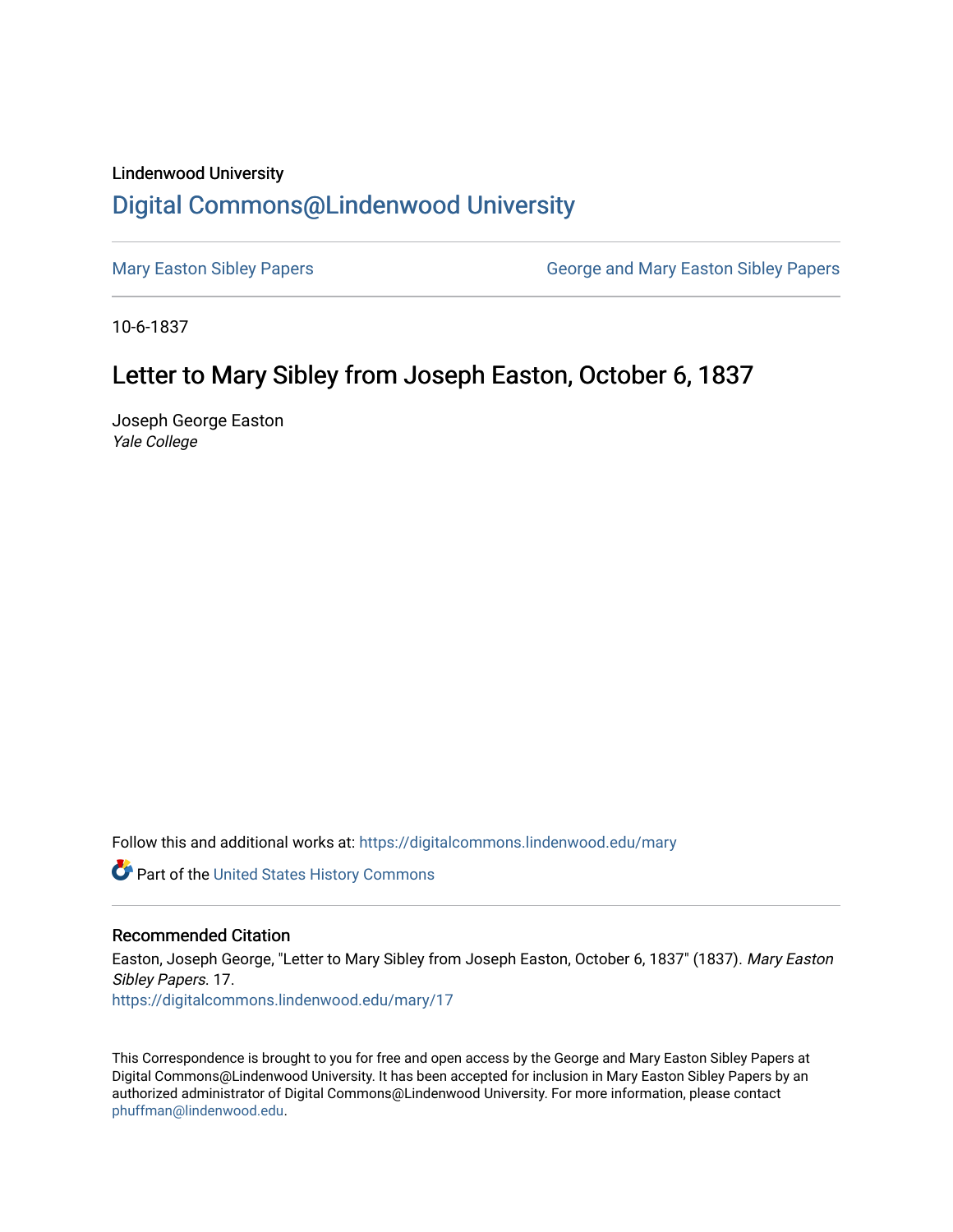My dear Sister Mary,

I got you letter of the post office in my return from a visit into the state of New York, which cause by due of mail. You know all about my visit, as doubtless you have read the letter I wrote after my return, so I will say nothing about that. I was glad to receive your letter; to hear that mine alluded to in it gave satisfaction. And while I am glad that I give satisfaction to my  $\ldots$ , in whom I have some claim for indulgence towards what faulty I have. I am the more gratified to find that it was perfectly satisfactory to those who have manifested so much interest in my welfare, as those alluded to in yours & particularly to Mr. Russel, who I suppose if any would be less indulged toward any conduct in me, which might merit uprehension [apprehension?]. Not because I think him less my friend, but because there is not that connections existing between him and myself as with the others. It has ever been my desire to give satisfaction to and merit the good will and acceptance with whom I have had any intimate and confidential intercourse; and it affords the greatest qualification that I can now present an instance in which much efforts have not been in vain, in the case of my old master Robert Feam of the firm of Feam & Lawrence formerly of Memphis. There there is not a more , kind hearted, good man in world. He's left the firm a shot before I quit Memphis, went to New Orleans and in about two years made a hundred thousand dollars in cash in a commission business; united from business, and entitled himself in Huntsville \_\_, where he now resides. My friend Will who was a clerk for him in the same time with myself, and of whim you have heard me speak, tells me, he has the nest library in the \_\_ country and devotes most of his time to that and what good as a man in his situation can do for the community around him. He made profession of religion about the time he \_\_\_. Which perhaps is one instance in a thousand cases where a mad has said by his conduct. I have now enough of the God of this World. I will attend to my spiritual welfare. He this writes to Will who is now doing business as a merchant in New York and who is a true friend to me as you may see from his letters among my papers at home. "I wish you to get into or rather resume your correspondence with our friend L. Easton. I shall write to him but may not be able to draw him out fully in all matters regarding himself as I could wish. With you he may feel less delicacy. What is his situation. What his views- is he still determined to persecute the standing for the law. Is that his choice or would he prefer merchandize. In either case would he be willing to come to You who know my estimates of the man will not view my quering as the result of \_\_ curiosity. Indeed I do not believe that Easton would do me that injustice, but to you as I before observed he would be more free. I do not in any way wish to distract his future causes in life but if he wants and I could lend him a helping hand it would afford me much gratification. At the same time the pleasure could be much enhanced could he consistently with his interests settle himself down in the same village with myself. Like Lawrie Told I imprint all my advantages this way to him who guides my destiny. As you will see in what follows. I answered the \_\_ of this letter, thus- After speaking of his letter to Wills I go on- "I now write to my dear Sir in answer to the sentiments contained in that letter with regards to myself. I to express that profound gratitude which I feel for the deep interest you taken in my welfare so declared in that letter. It is certainly a great pleasure to know that we have so conducted ourselves in our intercourse with those with whom we have formerly been associated or in any way connected in any of the relating of life, as not only to give satisfaction but to give their friendship and esteem, and it is the more gratifying when we elicit it from those whom we highly esteem and whose favor and influence may be beneficial to us. I have indeed great reason to thank an over providence for "there is a Divinity which shapes our ends". When I look back to the time when I first left my parental